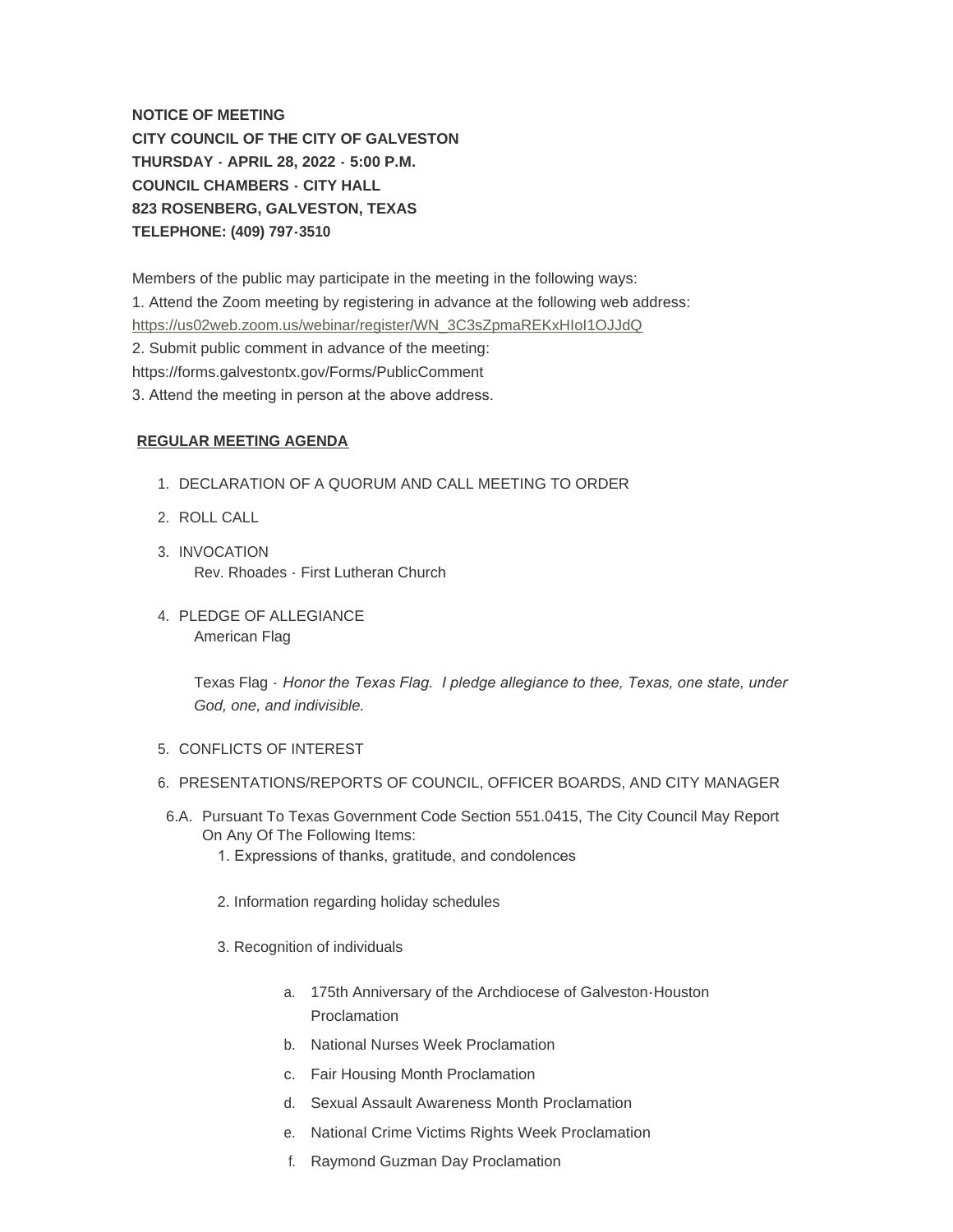- g. Melissa Gonzalez, City Attorney's Office U.S. Citizenship Certificate
- 4. Reminders regarding City Council events

f. Raymond Guzman Day Proclamation

- 5. Reminders regarding community events
- 6. Health and safety announcement
- 7. COMMUNICATIONS AND PETITIONS

Claims: 22-019 - Leslie Perez; 22-020 - John Casados; 22-021 - Jesenia Lopez; 22-022 - Ethan Troung, DDS; 22-023 - James Collins; 22-024 - Terry Ritter; 22-025 - David Cangelosi; 22-026 - One Gas Company; 22-027 - Adrienne Exum; 22-028 - One Gas Company.

Documents:

# [CLAIMS - APRIL 2022 AGENDA.PDF](https://www.galvestontx.gov/AgendaCenter/ViewFile/Item/14093?fileID=32754)

- 8. PUBLIC HEARINGS
- 8.A. Consider For Approval An Ordinance Of The City Of Galveston, Texas Amending The 2015 Galveston Land Development Regulations, By Amending Article 5, Signs, Section 5.105, "Exceptions" To Provide For Buildings Exceeding An 800 Foot Distance From The Abutting Right Of Way Within (Hi) Heavy Industrial Or (Li) Light Industrial Zoning Districts; And To Amend Table 5.107, "Signs In Commercial (C), Heavy Industrial (Hi), And Light Industrial (Li) Districts, And To Amend Section 5.201 "Definitions"; Planning Case Number 22za-003; Making Various Findings And Provisions Related To The Subject. (T. Tietjens)

Documents:

# TEXT AMEND -22ZA-003 - ARTICLE 5 - [HI AND LI PORT SIGNAGE.DOC](https://www.galvestontx.gov/AgendaCenter/ViewFile/Item/14112?fileID=32796) 22ZA-003 - [STF PKT CC.PDF](https://www.galvestontx.gov/AgendaCenter/ViewFile/Item/14112?fileID=32789)

8.B. Consider For Approval An Ordinance Of The City Of Galveston, Texas, Changing The Zoning From Commercial (C) Zoning District To Heavy Industrial (HI) Zoning District On Property Commonly Known As 1201 And 1228 Harborside Drive And Which Properties Are Legally Described As Lots 8 – 14, Southeast Block 732, And Part Of Adjacent 12th Street, In The City And County Of Galveston, Texas. Planning Case Number 22P-016; Making Various Findings And Provisions Related To The Subject. (A. Montalvan)

Documents:

22P-016 - [CC STF PKT.PDF](https://www.galvestontx.gov/AgendaCenter/ViewFile/Item/14106?fileID=32773) 22P-016 - [ORDINANCE.PDF](https://www.galvestontx.gov/AgendaCenter/ViewFile/Item/14106?fileID=32774)

- 9. PUBLIC COMMENT
	- A. Agenda Items
	- B. Non-Agenda Items
- 10. ORDINANCES (NOT REQUIRING PUBLIC HEARINGS)
- 10.A. Consider For Approval An Ordinance Of The City Of Galveston, Texas, Amending "The Code Of The City Of Galveston 1982, As Amended", Chapter 34, "Traffic" Article V. Stopping, Standing Or Parking", Division 1. Generally, Section 34-110(A), "Seawall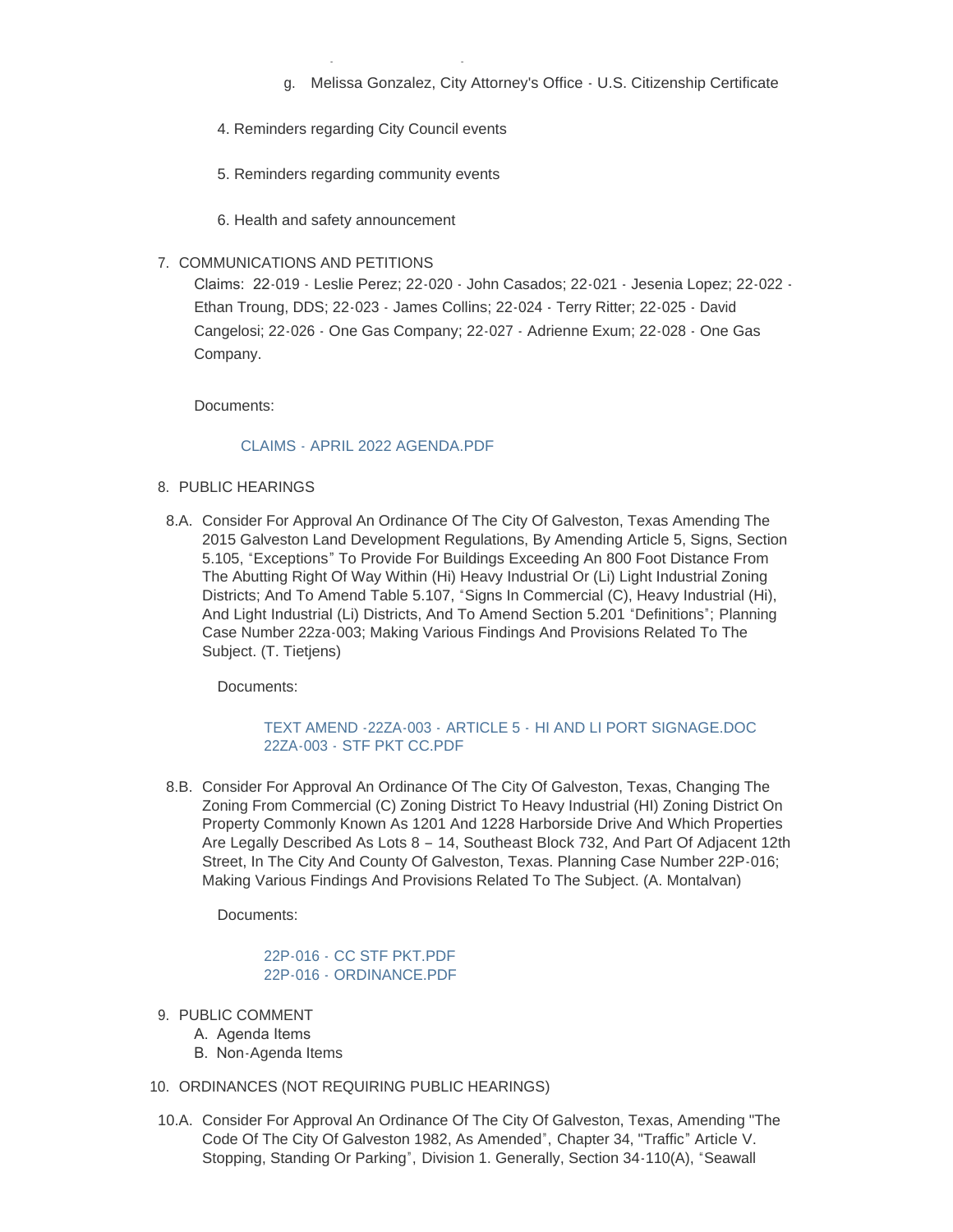Residential Parking District – No Parking; Exemption With Parking Permit" To Add Both Sides Of Avenue R1/2 From 35th Street To 37th Street; Making Various Findings And Provisions Related To The Subject; Providing For An Effective Date. (Legal)

Documents:

# SEAWALL RESIDENTIAL PARKING AVE R HALF DOCX

10.B. Consider For Approval Renewing An Ordinance Of The City Of Galveston, Texas, Amending Chapter 26 "Parks And Recreation" And Sections Thereunder; Adopting The Youth Services Standards Of Care For 2022, Thereby Defining Minimum Standards Of Care By Which The City Of Galveston And Its Recreation Department Will Operate The City's Youth Recreational Programs; Providing For An Annual Review And Re-Adoption Date Thereafter; Making Various Finding And Provisions Related To The Subject. (B. Sanderson)

Documents:

# CONSIDER FOR APPROVAL - [2022 YOUTH STANDARDS OF CARE](https://www.galvestontx.gov/AgendaCenter/ViewFile/Item/14070?fileID=32744)  ORDINANCE.PDF

10.C. Consider For Approval An Ordinance Of The City Council Of The City Of Galveston, Texas, Amending Chapter 2 "Administration", Article IV "Boards, Commissions, And Committees", Division 3 "Galveston Cultural Arts Commission", Of "The Code Of The City Of Galveston, 1982, As Amended"; Amending The Prescribed Meeting Location; Providing For Findings Of Fact And Providing For An Effective Date (Legal).

Documents:

[STAFF REPORT ORDINANCE CULTURAL ARTS COMMISSION MEETING](https://www.galvestontx.gov/AgendaCenter/ViewFile/Item/14111?fileID=32787)  PLACE.DOCX [ORDINANCE -CULTURAL ARTS COMMISSION MEETING PLACE.DOCX](https://www.galvestontx.gov/AgendaCenter/ViewFile/Item/14111?fileID=32788)

- 11. CONSENT ITEMS The Following Items Shall Be Considered For Action As A Whole, Unless One Or More Council Members Objects. The City Manager Is Authorized To Execute All Necessary Documents Upon Final Approval By The City Attorney.
- 11.A. Consider For Approval A Resolution Of The City Of Galveston, Texas Finding That CenterPoint Energy Houston Electric, Llc's Application For Approval To Amend Its Distribution Cost Recovery Factor Pursuant To 16 Tex. Admin. Code § 25.243 To Increase Distribution Rates Within The City Should Be Denied; Finding That The City's Reasonable Rate Case Expenses Shall Be Reimbursed By The Company; Finding That The Meeting At Which This Resolution Is Passed Is Open To The Public As Required By Law; Requiring Notice Of This Resolution To The Company And Legal Counsel. (Legal)

Documents:

# DENIAL RESOLUTION - 2022 CENTERPOINT DCRE DOCX [MEMORANDUM TO COUNCIL ON CENTERPOINT DCRF INCREASE.DOCX](https://www.galvestontx.gov/AgendaCenter/ViewFile/Item/14104?fileID=32769)

11.B. Consider For Action A Resolution Of The City Council Approving An Interlocal Agreement Between The City And The Park Board For The Conduct Of Hotel Occupancy Audits By The City Auditor For Twenty Audits And Authorizing The City Manager To Execute The Agreement On Behalf Of The City. (Legal)

Documents: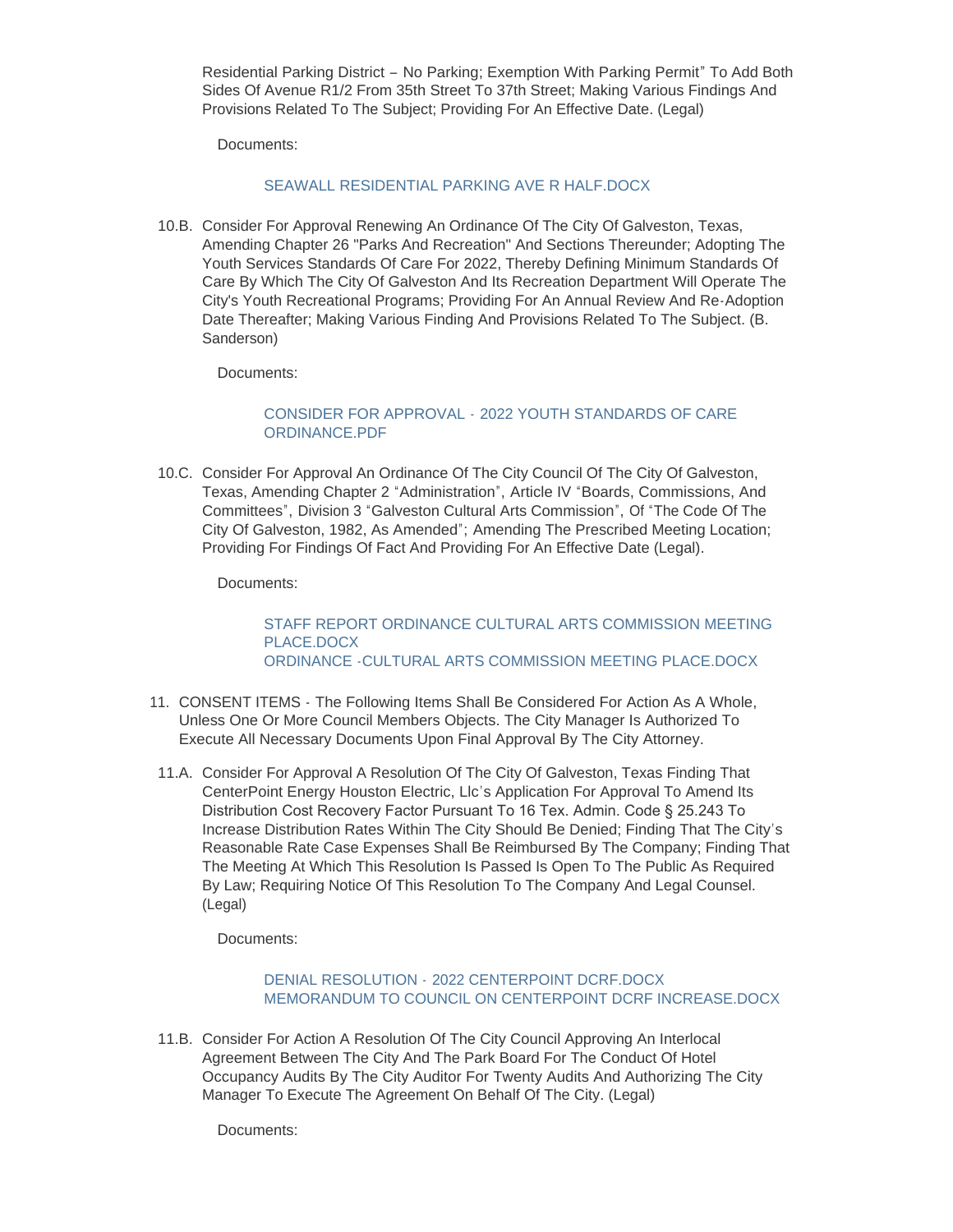#### [HOT AUDITS FOR PARK BOARD 2022.DOC](https://www.galvestontx.gov/AgendaCenter/ViewFile/Item/14115?fileID=32795) [ADDENDUM TO OCTOBER 2019 INTERLOCAL AGREEMENT CONCERNING](https://www.galvestontx.gov/AgendaCenter/ViewFile/Item/14115?fileID=32794)  HOTEL OCCUPANCY TAX AUDITS.DOCX

11.C. Consider For Approval The City Of Galveston Draft Hazard Mitigation Plan For Submittal To TDEM And FEMA For Approval. (M. Morgan Sr) [DRAFT HAZARD MITIGATION PLAN](https://www.galvestontx.gov/DocumentCenter/View/16073)

Documents:

#### [STAFF RREPORT HAZARD MITIGATION PLAN.PDF](https://www.galvestontx.gov/AgendaCenter/ViewFile/Item/14072?fileID=32806)

11.D. Consider For Approval An Economic Development Grant Agreement Between The City Of Galveston And Industrial Development Corporation Of The City Of Galveston Texas Approving Funding To City Of Galveston For Parks Maintenance Package #4, In The Amount Of \$600,000 For Improvements To Hooper Field (B. Sanderson)

Documents:

# [STAFF REPORT - HOOPER FIELD RENOVATIONS.PDF](https://www.galvestontx.gov/AgendaCenter/ViewFile/Item/14107?fileID=32776) [IDC AGREEMENT - HOOPER FIELD.PDF](https://www.galvestontx.gov/AgendaCenter/ViewFile/Item/14107?fileID=32775)

11.E. Consider For Approval Authorizing The City Manager To Execute A Texas Department Of Transportation, Aviation Division, Group 1 Airport Rescue Plan Act (ARPA) Grant Agreement For \$2,045,270 To Provide Construction Services To Rehabilitate And Mark Runway 18-36 At The Scholes International Airport Upon The Review And Approval Of The City Attorney (M. Shahan).

Documents:

### [STAFF REPORT - 2112GALVN ARPA GRANT - RUNWAY 18-36](https://www.galvestontx.gov/AgendaCenter/ViewFile/Item/14073?fileID=32748)  REHABILITATION.PDF

11.F. Consider Adopting Resolution No. 22-XXX Granting A Pipeline Easement Across City Property To Texas International Terminals. Authorizing The City Manager To Execute All Necessary Documents Upon Final Approval By The City Attorney. (R. Winiecke)

Documents:

### TXIT FASEMENT STAFF REPORT PDF

11.G. Consider For Approval A Quote From Landscape Arts, Inc. In The Amount Of \$19,811.00 For Trees, Irrigation Extension, And Some Tree Maintenance At Crockett Park. (D. Anderson)

Documents:

### [STAFF REPORT - CROCKETT PARK ADDITIONAL TREES.PDF](https://www.galvestontx.gov/AgendaCenter/ViewFile/Item/14105?fileID=32770) [QUOTES - CROCKETT PARK ADDITIONAL TREES.PDF](https://www.galvestontx.gov/AgendaCenter/ViewFile/Item/14105?fileID=32791)

11.H. Consider For Approval Awarding The Annual Contract For The Purchase Of Pipes, Parts And Fittings (Bid 22-04) To Fortline Water Works, Accurate Utility Supply, Core & Main LP, Coborn Supply Company And Ferguson Enterprises. Authorizing City Manager To Execute All Necessary Documents Upon Final Approval By The City Attorney. (T. Pedraza)

Documents: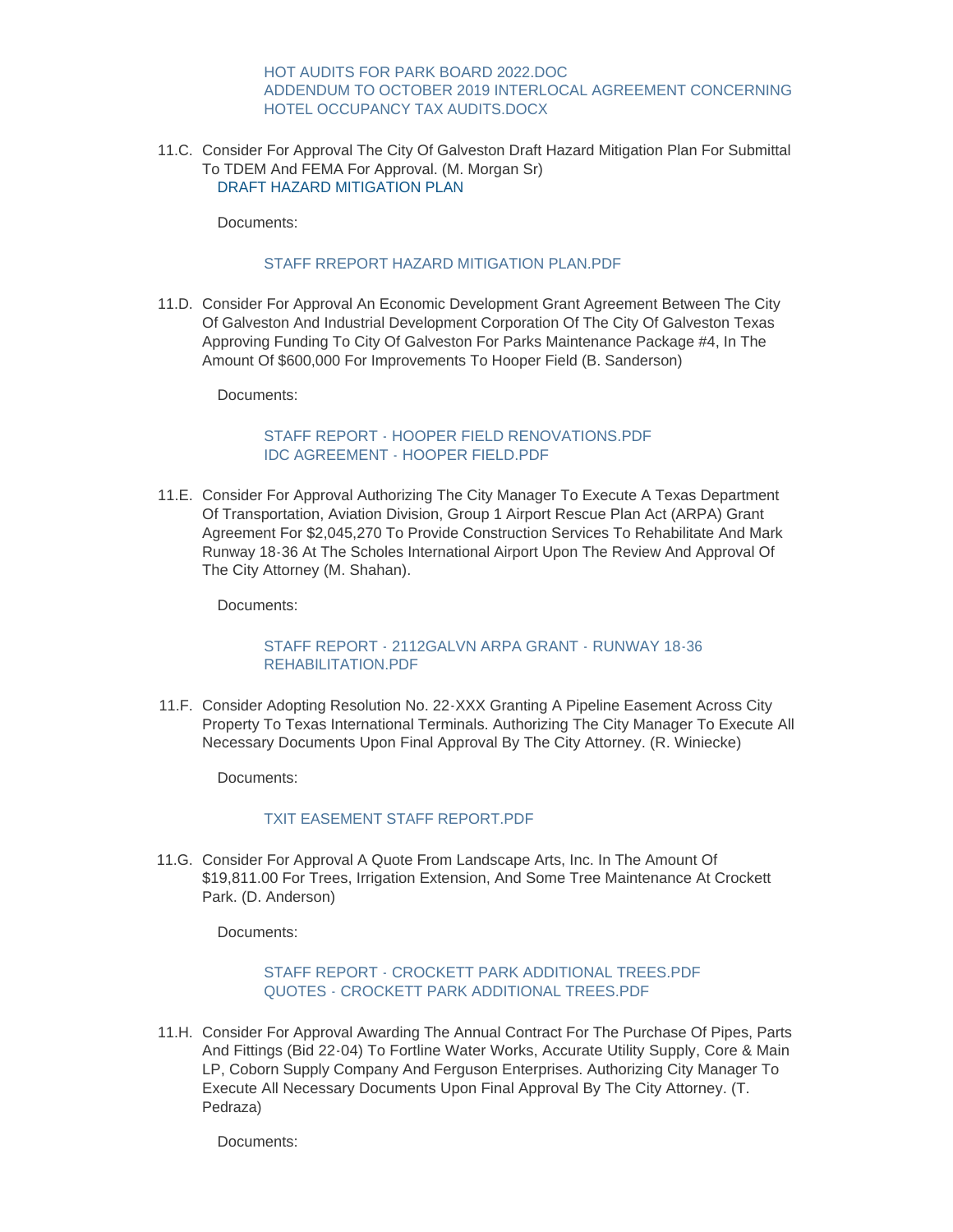[STAFF REPORT - PIPES PARTS AND FITTINGS.PDF](https://www.galvestontx.gov/AgendaCenter/ViewFile/Item/14071?fileID=32745) [BID 22-04 PIPES PARTS AND FITTINGS TAB COMPLETED.PDF](https://www.galvestontx.gov/AgendaCenter/ViewFile/Item/14071?fileID=32746) COG-CON-22-859\_- [\\_MUNICIPAL\\_PIPES\\_PARTS\\_AND\\_FITTINGS\\_ACCURATE UTILITY](https://www.galvestontx.gov/AgendaCenter/ViewFile/Item/14071?fileID=32780)  SUPPLY.PDF COG-CON-22-862 - COBURN SUPPLY.PDF [COG-CON-22-863\\_-\\_MUNICIPAL\\_PIPES\\_PARTS\\_AND\\_FITTINGS\\_CORE](https://www.galvestontx.gov/AgendaCenter/ViewFile/Item/14071?fileID=32782)  AND MAIN LP.PDF [COG-CON-22-860 - FERGUSON ENTERPRISES.PDF](https://www.galvestontx.gov/AgendaCenter/ViewFile/Item/14071?fileID=32783) [COG-CON-22-861 - FORTILINE INC DBA FORTILINE WATERWORKS - COG](https://www.galvestontx.gov/AgendaCenter/ViewFile/Item/14071?fileID=32784)  CONTRACT FOR VENDOR SIGNATURE.PDF

11.I. Consider For Approval The Ratification For The Emergency Rental Of A Street Milling A Machine Through R.B. Everett In The Amount Of \$19,800.00. (T. Pedraza)

Documents:

#### [STAFF REPORT - MILLING MACHINE EMERGENCY RATIFICATION.PDF](https://www.galvestontx.gov/AgendaCenter/ViewFile/Item/14094?fileID=32755)

11.J. Consider Of Approval Utilizing The Texas Rural Water Association To Provide Various Required TCEQ Trainings To The Collections & Distribution Staff In House At The New Public Works Facility In An Amount Not To Exceed \$20,000.00. (T. Pedraza)

Documents:

#### [TRWA - TCEQ TRAINING CLASSES FOR COLLECTIONS AND](https://www.galvestontx.gov/AgendaCenter/ViewFile/Item/14102?fileID=32766)  DISTRIBUTIONS EMPLOYEES - 2022.PDF

11.K. Consider For Approval The Sole Source Repair (2) Submersible Pumps For Airport Wastewater Plant In The Amount Of \$ 23,757.09 With K2 Services.

Documents:

### [STAFF REPORT - K2 SERVICES AIRPORT WASTERWATER PUMP](https://www.galvestontx.gov/AgendaCenter/ViewFile/Item/14110?fileID=32786)  REPAIR (002).PDF

11.L. Consider For Approval The Ratification Of Utilizing T-Construction, AWC, Sprint Waste, K2 Services, United Rentals, Rangeline Tapping, Xylem, And Serpentex For The Emergency Repairs Caused By A Struck Force Main On November 29th 2021 In The Total Accumulated Amount Of \$304,537.00. (T. Pedraza)

Documents:

# [STAFF REPORT - FORCEMAIN EMERGENCY RATIFICATION.PDF](https://www.galvestontx.gov/AgendaCenter/ViewFile/Item/14090?fileID=32752) EMERGENCY RATIFICATION OF UTILIZING T-CONSTRUCTION, AWC, [SPRINT WASTE, K2 SERVICES, UNITED RENTALS, RANGELINE TAPPING,](https://www.galvestontx.gov/AgendaCenter/ViewFile/Item/14090?fileID=32793)  XYLEM, AND SERPENTEX.PDF

11.M. Consider For Approval The Additional Annual Funding Of \$18,900.00 For Professional Legal Services From The Law Firm Of Lloyd Gosselink Related To Water And Sewer Legal Issues. Authorizing The City Manager To Execute All Necessary Documents Upon Final Approval By The City Attorney. (T. Pedraza)

Documents: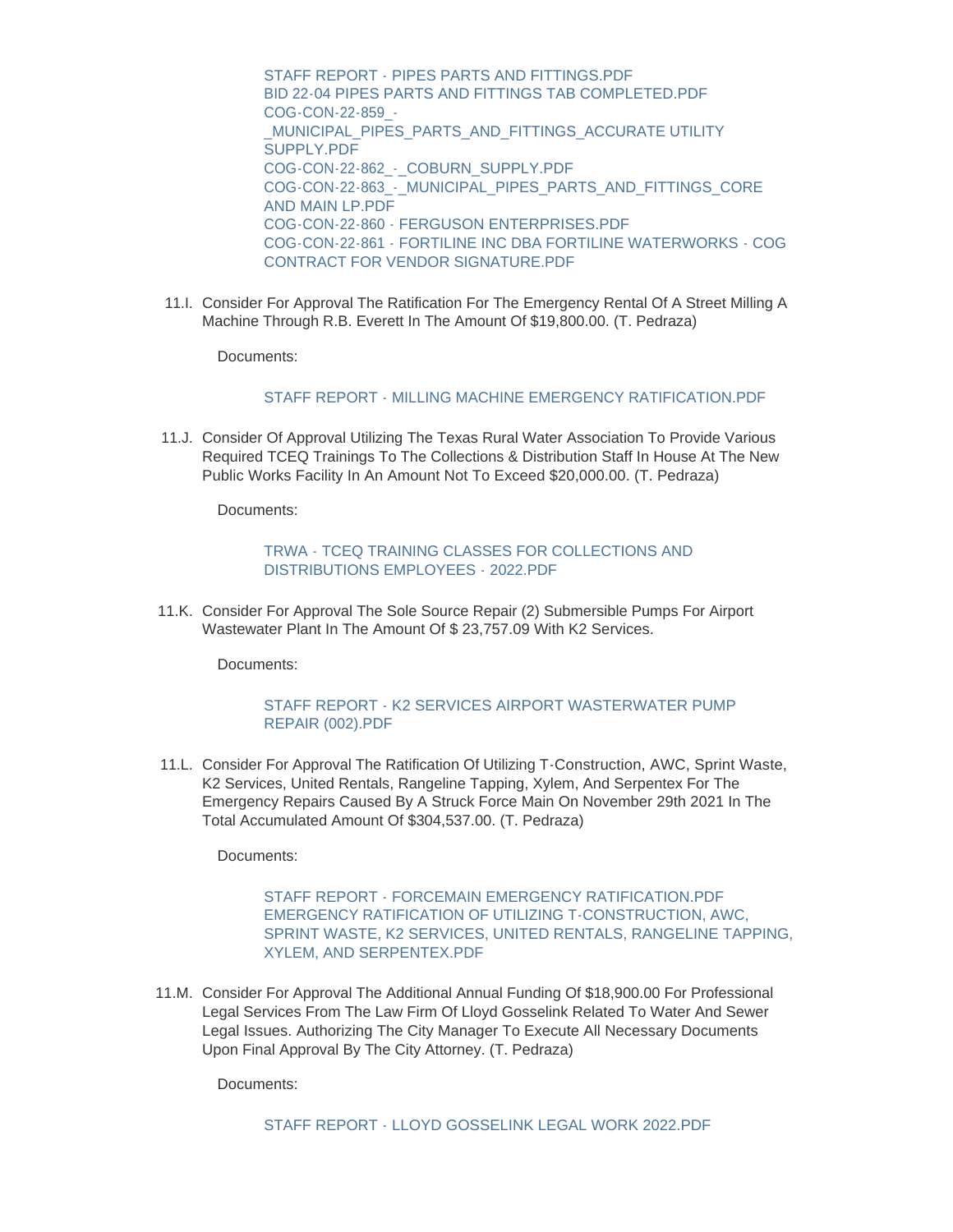11.N. Consider For Approval The BuyBoard Purchase Of Thirty-Three (33) Traffic Signal Battery Backup Units Through Texas Highway Products, Ltd. As Phase One Of A Four Phased Project, For A Total Cost Of \$223,708.00. Authorizing The City Manager To Execute All Necessary Documents Upon Final Approval By The City Attorney. (T. Pedraza)

Documents:

[QUOTE Q-2210876 BATTERY BACKUP FOR GALVESTON, CITY OF.PDF](https://www.galvestontx.gov/AgendaCenter/ViewFile/Item/14101?fileID=32763) [CLARY-SP-1400LT-DATA-SHEET.PDF](https://www.galvestontx.gov/AgendaCenter/ViewFile/Item/14101?fileID=32764) [CLARY-SP-2000LX-DATA-SHEET.PDF](https://www.galvestontx.gov/AgendaCenter/ViewFile/Item/14101?fileID=32765) [STAFF REPORT - TEXAS HIGHWAY PRODUCTS - TRAFFIC SIGNAL](https://www.galvestontx.gov/AgendaCenter/ViewFile/Item/14101?fileID=32802)  BATTERY BACK UPS.PDF

11.O. Consider For Approval The \$10,000 Increase To Purchase Order P2250318 Originally \$14,900, For The Use Of Our Sewer AI Inspection Software. Authorizing The City Manager To Execute All Necessary Documents Upon Final Approval By The City Attorney. (T. Pedraza)

Documents:

# [STAFF REPORT - SEWER AI.PDF](https://www.galvestontx.gov/AgendaCenter/ViewFile/Item/14109?fileID=32785) [SEWER AI - 1 YEAR SUBSCRIPTION TO SEWER AI - UPDATED.PDF](https://www.galvestontx.gov/AgendaCenter/ViewFile/Item/14109?fileID=32803)

11.P. Consider For Approval, Awarding Bid #22-02 Electrical Services To Crescent Electric And Henry Beall Enterprises Inc. Dba A & H Electric For A Term Of (3) Years With (2) One-Year Auto Renewals, Authorizing The City Manager To Execute The Contract Upon The Review And Approval Of The City Attorney. (C.Kenworthy)

Documents:

[BID 22-02 ELECTRICAL SERVICES TABULATION.PDF](https://www.galvestontx.gov/AgendaCenter/ViewFile/Item/14067?fileID=32694) [STAFF REPORT FOR BID 22-02 ELECTRICAL SERVICES.DOCX](https://www.galvestontx.gov/AgendaCenter/ViewFile/Item/14067?fileID=32695) COG-CON-22-858 - ELECTRICAL SERVICES A AND H ELECTRIC.PDF COG-CON-22-857 - CRESCENT EN.PDF

11.Q. Consider For The Approval Allowing The Fleet Facility To Purchase The Listed Rolling Stock (One Used 2015 Tahoe PPV) And Associated Equipment From Siddons Martin Emergency Group Who Was The Only Bidder For A Total Price Of \$36,500 And Authorize The City Manager To Execute The Contract Upon Final Approval By The City Attorney. (D. Smith)

Documents:

### [SIDDONS USED TAHOE PURCHASE PACKET.PDF](https://www.galvestontx.gov/AgendaCenter/ViewFile/Item/14074?fileID=32749)

11.R. Consider For The Approval Allowing The Fleet Facility To Purchase The Listed Rolling Stock (PD Patrol PPV Tahoe's) And Associated Equipment From Caldwell Country Chevrolet Through Buy Board For A Total Price Of \$867,724 And Authorize The City Manager To Execute The Contract Upon Final Approval By The City Attorney. (D. Smith)

Documents:

### [CALDWELL PURCHASE POLICE PATROL PACKET 42022B.PDF](https://www.galvestontx.gov/AgendaCenter/ViewFile/Item/14114?fileID=32799)

11.S. Consider For The Approval Allowing The Fleet Facility To Purchase The Listed Rolling Stock (4 HD Service Trucks) And Associated Equipment From Silsbee Ford Through Good Buy For A Total Price Of \$274,240.30 And Authorize The City Manager To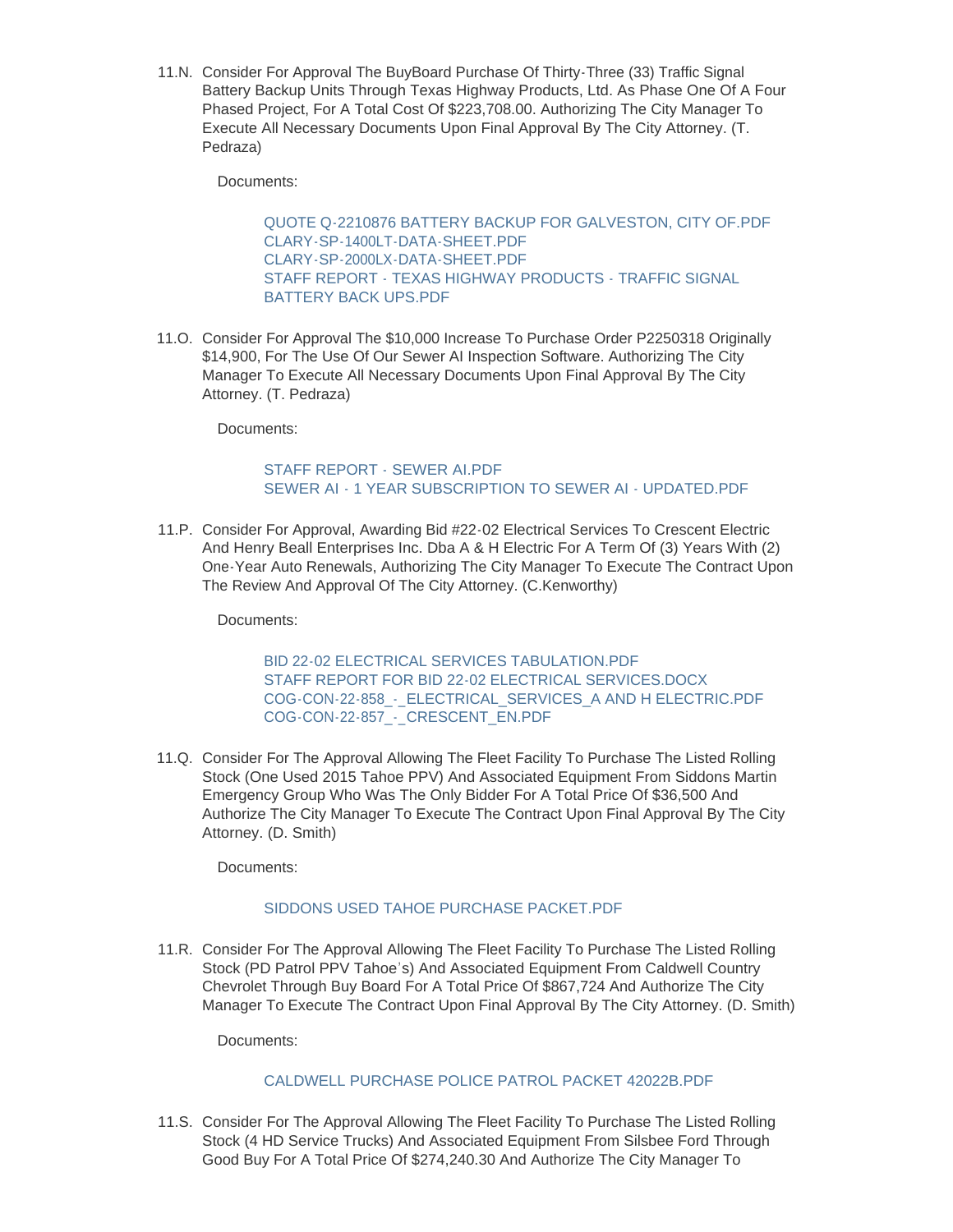Documents:

#### [SILSBEE PURCHASE PACKET 42022.PDF](https://www.galvestontx.gov/AgendaCenter/ViewFile/Item/14069?fileID=32798)

11.T. Consider For Approval Minutes Of The March 24, 2022 Workshop And Regular Meeting. (J. Williams)

Documents:

#### [MINUTES - APR 2022 AGENDA.PDF](https://www.galvestontx.gov/AgendaCenter/ViewFile/Item/14118?fileID=32801)

11.U. Consider For Approval An Agreement With Main Lane Industries, Ltd. In The Amount Of \$2,109,939.00 For The Downtown Streetscape Project On 23rd Street From Church To Harborside, And Authorize The City Manager To Execute The Contract Upon Final Approval By The City Attorney. (D. Anderson)

Documents:

#### [STAFF REPORT - DOWNTOWN STREETSCAPE.PDF](https://www.galvestontx.gov/AgendaCenter/ViewFile/Item/14119?fileID=32805)

11.V. Consider For Approval An Interlocal Agreement With The Texas Department Of Transportation Allowing City Of Galveston Police Officers To Provide Law Enforcement And Traffic Control Operations On Ferry Road And At The Galveston Ferry Landing, Pending Agreement On The Vehicle Reimbursement Rate Acceptable To The City Through Action Of The City Manager. (D. Balli)

Documents:

STAFF REPORT - FY22 FERRY LANDING REVISED DOCX [TXDOT INTERLOCAL RESOLUTION - PROVIDE GPD OFFICERS AT FERRY](https://www.galvestontx.gov/AgendaCenter/ViewFile/Item/14108?fileID=32778)  LANDING 2022.PDF [TXDOT GPD INTERLOCAL - WORK ZONE ENFORCEMENT 2022.PDF](https://www.galvestontx.gov/AgendaCenter/ViewFile/Item/14108?fileID=32779)

### 12. ACTION ITEMS

12.A. Consider For Approval A Resolution Of The City Council Of The City Of Galveston, Texas, Providing For Reimbursement Of The Construction Cost For Certain Improvements Constructed On Property Placed Under The Exclusive Management And Control Of The Board Of Trustees Of The Galveston Wharves; Directing The City Secretary To Forward A Certified Copy Of This Resolution To The Board Of Trustees Of The Galveston Wharves; Providing For Findings Of Fact And Providing For An Effective Date. (Brown)

Documents:

#### [DM-8235541V2-DRAFT CITY COUNCIL DEBT REIMBURSEMENT](https://www.galvestontx.gov/AgendaCenter/ViewFile/Item/14113?fileID=32804)  RESOLUTION.DOCX

- 12.B. Discuss And Consider Appointments To The Following City Boards, Commissions, And Committees:
	- 1. Airport Advisory Committee District 3
- 13. RECEIVE AND FILE (Non-Action Items)